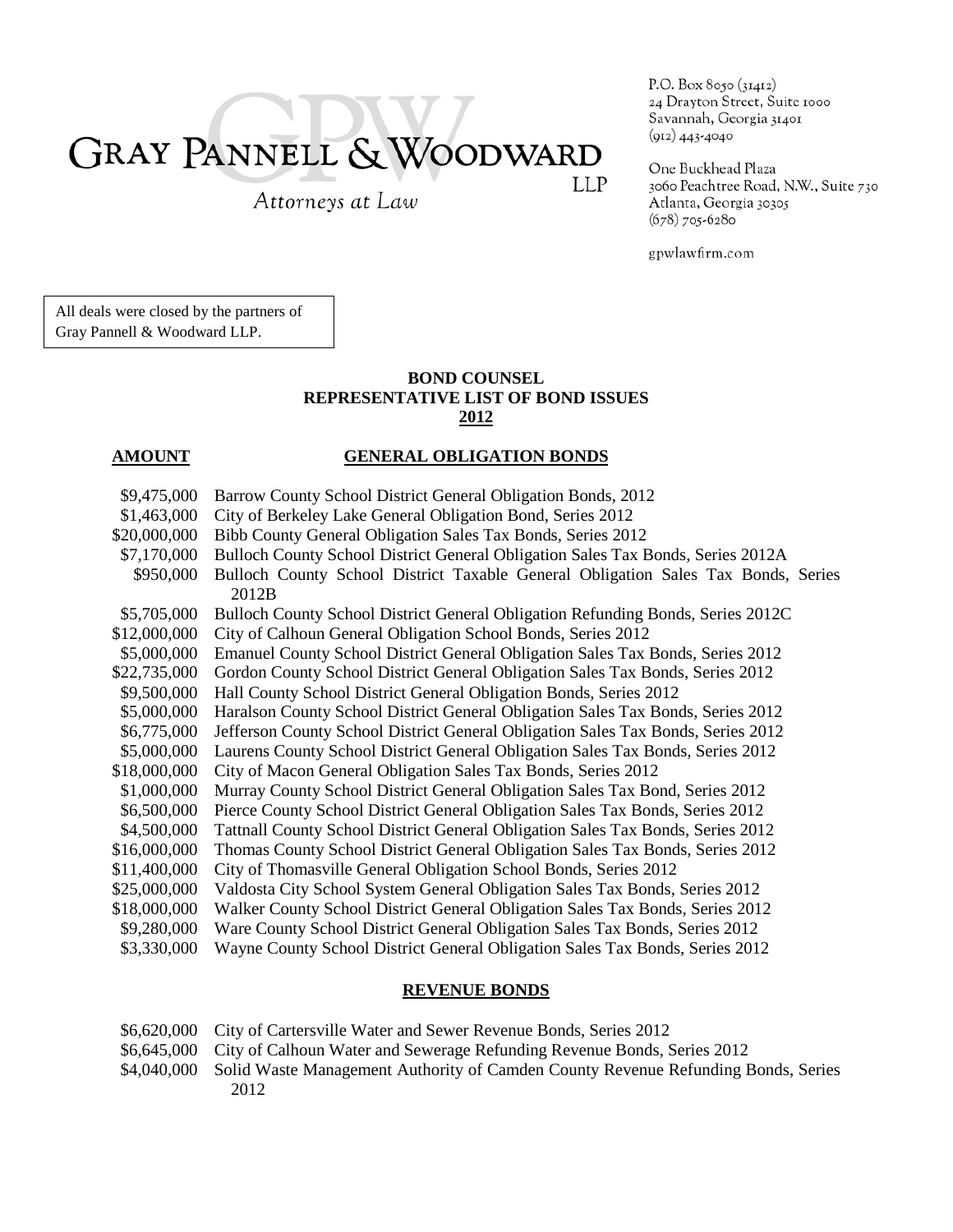\$9,580,000 Carroll County Water Authority Water and Sewerage Refunding and Improvement Revenue Bonds, Series 2012 (Underwriter's Counsel) \$3,780,000 Carrollton Payroll Development Authority Revenue Anticipation Certificates (UWG Athletic Complex, LLC Project), Series 2012 (Special Counsel to the Borrower) \$43,690,000 Carrollton Payroll Development Authority Revenue Bonds (UWG Phase II, LLC Project), Series 2012 (Special Counsel to the Borrower) \$163,880,000 Chatham County Hospital Authority Seven Mill Tax Pledge Refunding and Improvement Revenue Bonds (Memorial Health University Medical Center, Inc.), Series 2012A \$7,180,000 City of Chatsworth Water and Sewer Refunding and Improvement Revenue Bonds, Series 2012 \$29,825,000 Columbus Building Authority Lease Revenue Refunding Bonds, Series 2012A \$14,005,000 Columbus Building Authority Taxable Lease Revenue Refunding Bonds, Series 2012B \$5,000,000 Cordele Office Building Authority Revenue Refunding Bond (City of Cordele Project), Series 2012A \$305,000 Cordele Office Building Authority Revenue Refunding Bond (City of Cordele Project), Series 2012B \$1,785,000 Urban Redevelopment Agency of the City of Dunwoody Revenue Bond (City of Dunwoody Project), Series 2012A \$3,520,000 Urban Redevelopment Agency of the City of Dunwoody Taxable Revenue Bond, Series 2012B \$16,020,000 East Richland County Public Service District (South Carolina) Sewer System Revenue Refunding Bonds, Series 2012 (Underwriter's Counsel) \$7,450,000 City of Eastman Water and Sewer Refunding Revenue Bonds, Series 2012 \$7,475,000 City of Glennville Water and Sewer Refunding Revenue Bonds, Series 2012 \$57,500,000 City of Griffin Combined Public Utility Revenue Refunding Bonds, Series 2012 \$866,397 City of Griffin Tax Allocation Bonds, Series 2012 \$8,970,000 City of Hinesville Water and Sewerage Refunding Revenue Bonds, Series 2012A \$2,090,000 City of Hinesville Water and Sewerage Taxable Refunding Revenue Bonds, (Series 2012B) \$9,145,000 Jackson County Industrial Development Authority Revenue Refunding Bonds (Jackson \$9,265,000 County Economic Development Projects), Series 2012A Lowndes County Public Facilities Authority Refunding Revenue Bonds (Lowndes County Judicial/Administration Complex), Series 2012 \$671,818 City of Nahunta Water and Sewer Refunding Revenue Bond, Series 2012 \$140,000,000 Oconee County Industrial Development Authority Taxable Revenue Bonds (Caterpillar Inc. Project), Series 2012 \$10,380,000 Oconee County Industrial Development Authority Revenue Bonds (Economic Development Projects), Series 2012 \$10,230,000 Oconee County Industrial Development Authority Revenue Refunding Bonds (OIIT Project), Series 2012 \$2,225,000 Paulding County Industrial Building Authority Taxable Revenue Refunding Bonds (Industrial Park Project), Series 2012A \$5,090,000 Paulding County Industrial Building Authority Revenue Refunding Bonds (Wastewater Treatment Facility Projects), Series 2012B \$7,445,000 Paulding County Water and Sewerage Revenue Refunding Bonds, Series 2012 \$3,527,715 City of Port Wentworth Water and Sewer Revenue Bond, Series 2012<br>\$2,025,000 City of Reynolds Water and Sewer System Interim Revenue Bond, Ser City of Reynolds Water and Sewer System Interim Revenue Bond, Series 2012 \$1,149,000 City of Richland Combined Public Utilities Revenue Bond, Series 2012 \$2,497,000 City of Riceboro Water and Sewer System Interim Revenue Bond, Series 2012 \$32,125,000 City of Rome Water and Sewerage Revenue Refunding Bonds, Series 2012